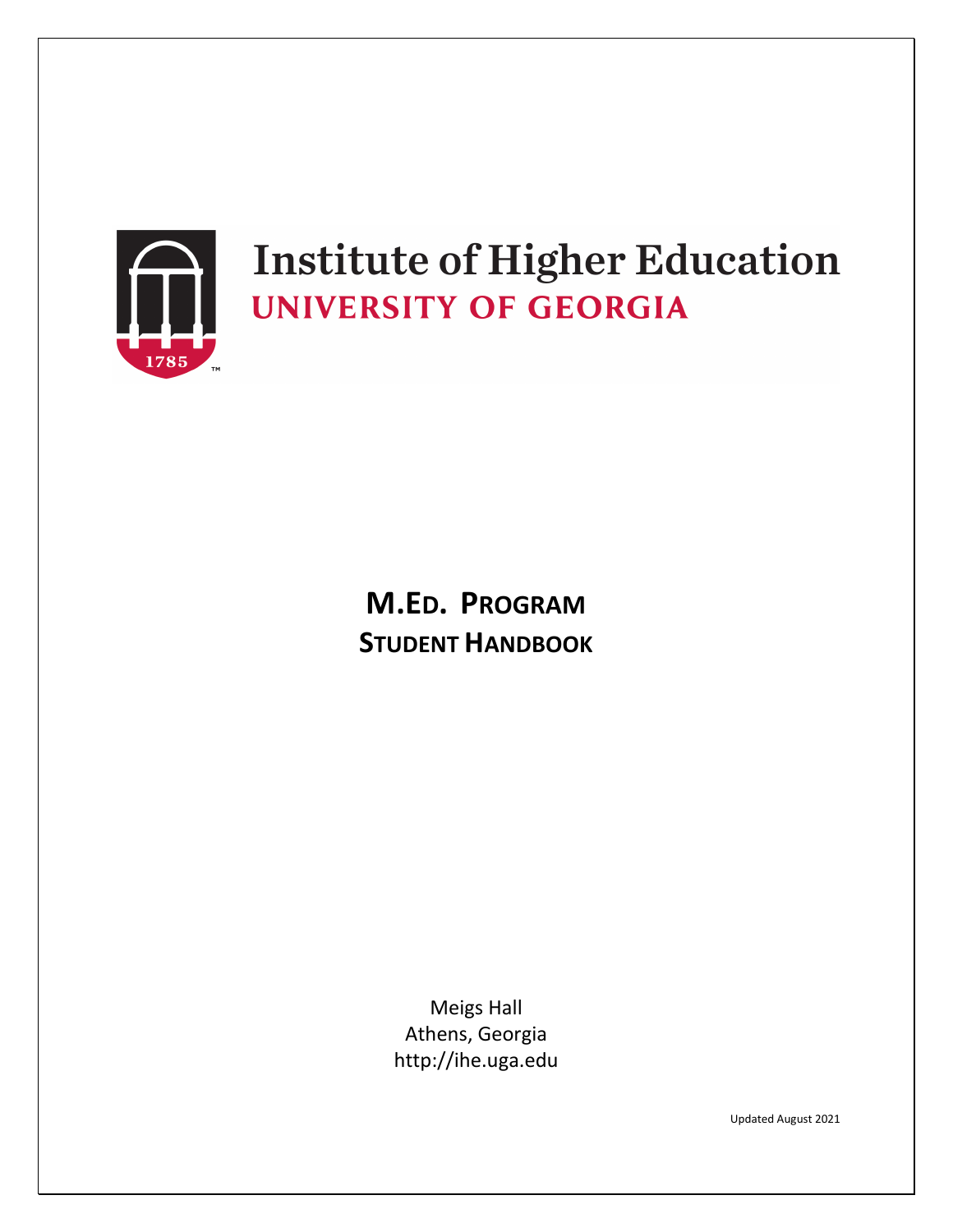## **TABLE OF CONTENTS**

*NOTE: This document is not intended as a binding or contractual agreement; its purpose is to serve as a guideline within the Institute's master's program.*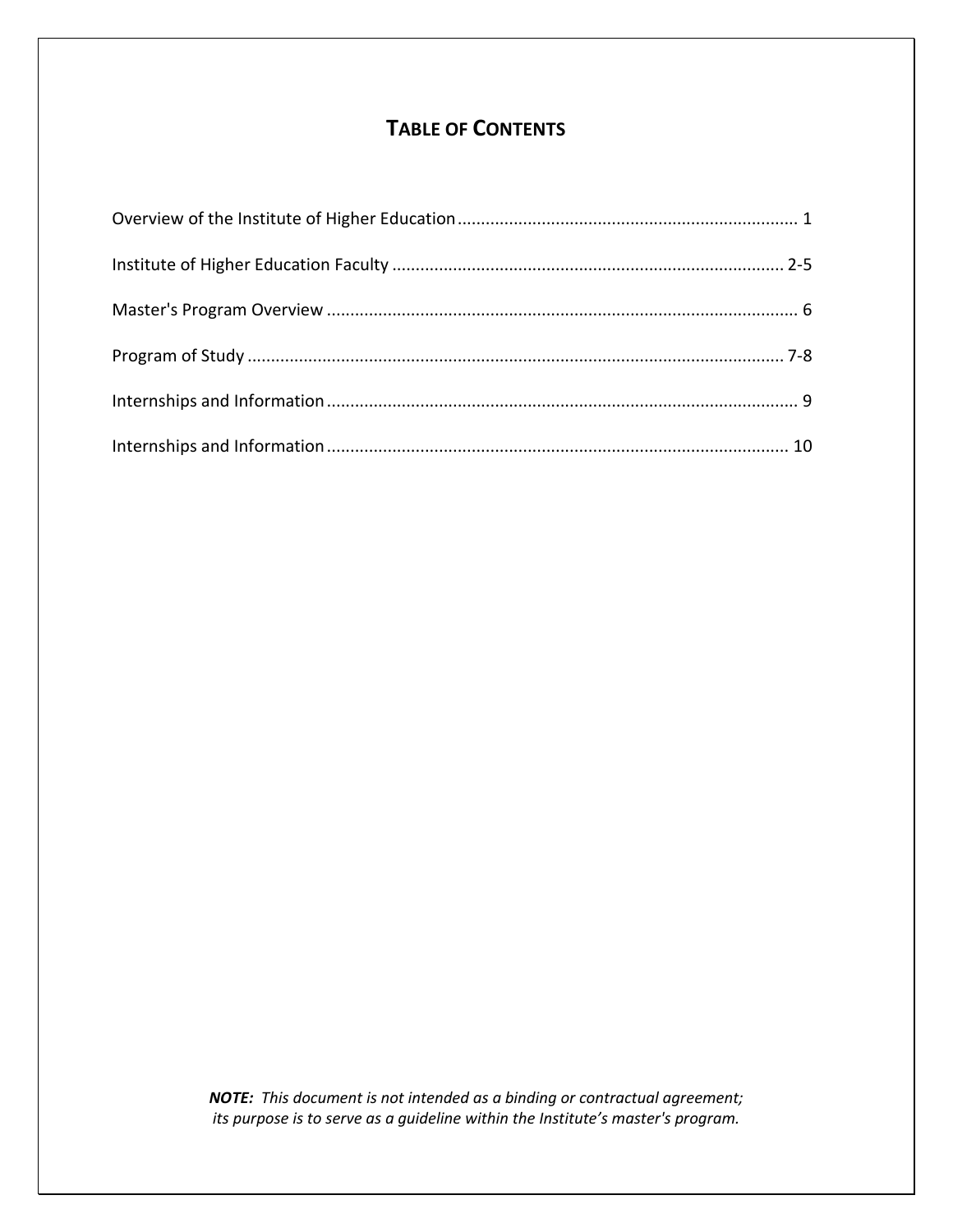## **The Institute of Higher Education**

Founded in 1964, the Institute is noted for its multidisciplinary approach to teaching, research, and outreach, with particular emphases in policy studies, faculty and instructional development, management, and public service and outreach. IHE faculty members also specialize in history, leadership, economics, curriculum, sociology, institutional research, and international higher education. The Institute offers the M.Ed., Ed.D. and Ph.D. in Higher Education, and students may earn an M.P.A. with a higher education specialization through the School of Public and International Affairs.

The Institute's primary objectives are to:

- 1. prepare professionally trained personnel for administrative and professional staff positions in colleges, universities, and other educational agencies;
- 2. prepare graduate students for research, teaching, and service in the academic field of higher education;
- 3. develop instructional resources for the continuing professional education of faculty, administrators, and researchers in higher education;
- 4. provide in-service training and development opportunities to recently appointed administrators, faculty members, and professional staff in postsecondary education;
- 5. cooperate with other institutions and agencies providing professional and technical services to the various constituencies of colleges and universities;
- 6. analyze and interpret through conferences, seminars, workshops, research, and publications — significant events, policy decisions, and public issues affecting higher and postsecondary education; and
- 7. contribute to the development of higher education as a field of advanced study through scholarly, practical, and applied research.

In meeting its objectives the Institute provides various professional and technical services to the University of Georgia, the University System, and other institutions of higher education within the state, region, and nation. Staff interests and expertise are comprehensive and diversified. Programs and services are enhanced further by the Institute's status as a university agency and by access to the University of Georgia's many other resources and expertise.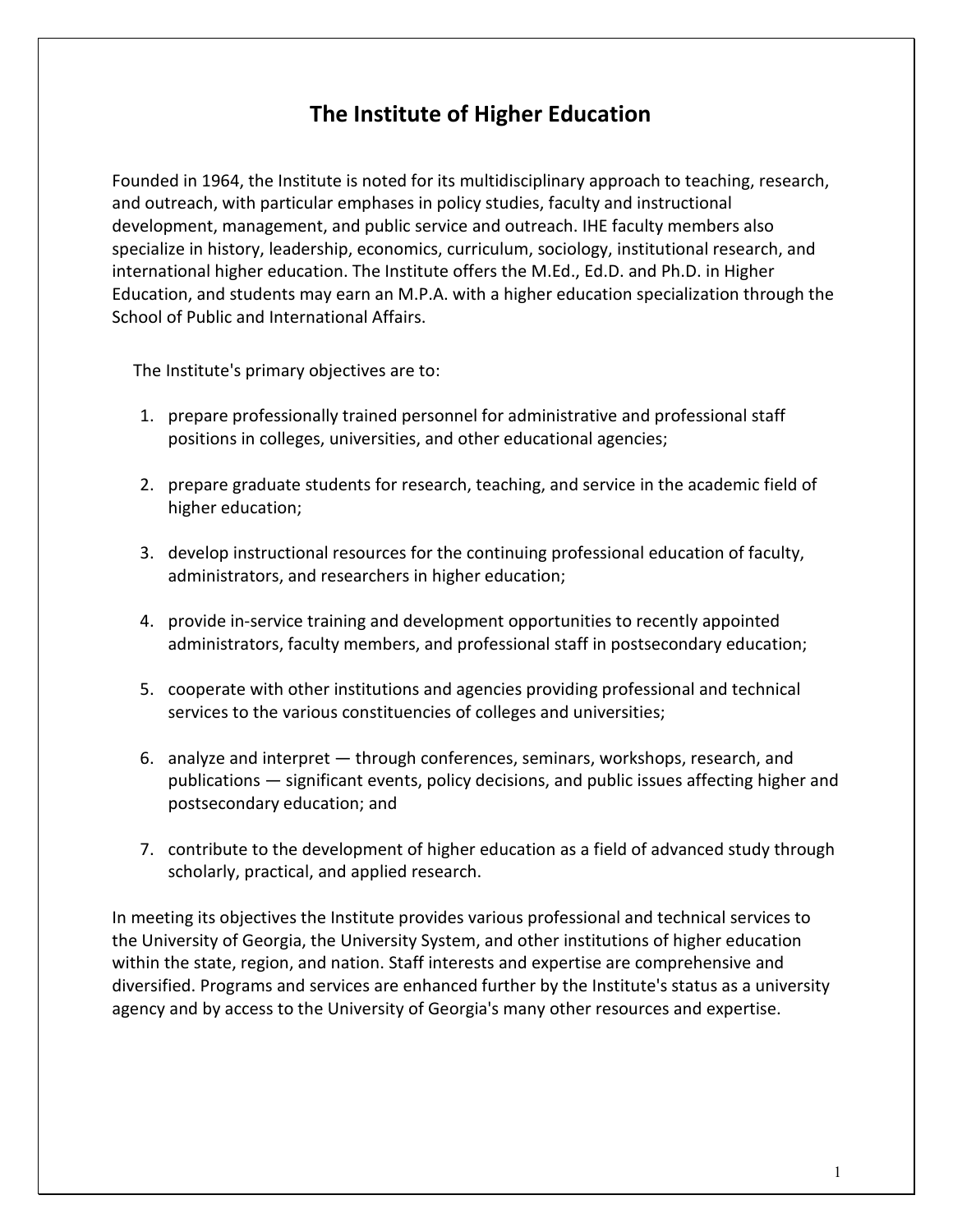## **Institute of Higher Education Faculty**

Timothy R. Cain Associate Professor Ph.D., University of Michigan

Leslie Gordon Associate Director, Executive Ed.D. Program Ph.D., Georgetown University

James C. Hearn Professor and Associate Director, Institute of Higher Education Ph.D., Stanford University

Charles B. Knapp President Emeritus Director, Executive EdD Program

Libby V. Morris Director, Institute of Higher Education Miller Distinguished Professor of Higher Education Ph.D., University of North Carolina

Erik C. Ness Associate Professor of Higher Education and Graduate Coordinator Ph.D., Vanderbilt University

Sheila Slaughter Louise McBee Professor of Higher Education Ph.D., University of Wisconsin

George Spencer Assistant Professor of Higher Education Ed.D, Harvard Graduate School of Education

Amy Stich Associate Professor of Higher Education Ph.D., University at Buffalo, State University of New York

Robert K. Toutkoushian Professor of Higher Education Ph.D., Indiana University

Karen L. Webber Associate Professor of Higher Education Ph.D., University of Maryland, College Park

Gregory Wolniak Associate Professor of Higher Education Ph.D., University of Iowa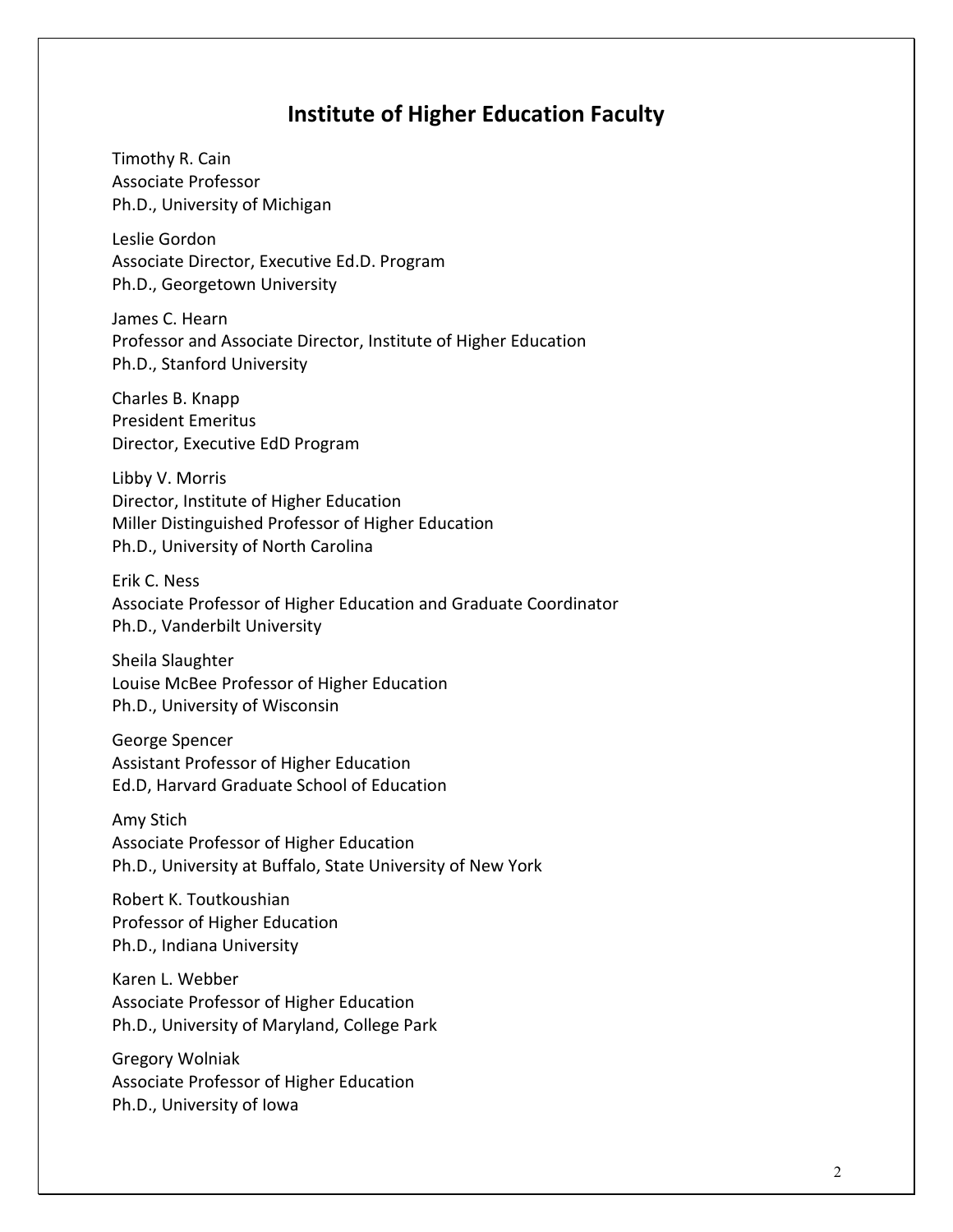## **Institute of Higher Education Adjunct Faculty**

IHE adjunct professors contribute to teaching, have a clear connection to the research emphases of the Institute faculty, and/or assist with public service and outreach.

Angela Bell Adjunct Assistant Professor of Higher Education Associate Vice Chancellor, Research and Policy Analysis, University System of Georgia (USG)

Christopher Cornwell Professor of Economics, Simon S. Selig, Jr. Chair for Economic Growth University of Georgia

John P. Dayton Adjunct Professor of Higher Education Professor of Education Law and Policy Director, Education Law Consortium

Elizabeth H. DeBray Professor, Department of Lifelong Education, Administration, and Policy College of Education, University of Georgia

Jennifer Frum Vice President for Public Service and Outreach University of Georgia

Manuel González-Canché Adjunct Professor of Higher Education Associate Professor of Higher Education at the University of Pennsylvania Graduate School of Education

Joseph C. Hermanowicz Adjunct Professor of Higher Education Associate Professor of Sociology

David Mustard Josiah Meigs Distinguished Teaching Professor of Economics University of Georgia

Jennifer Rippner Adjunct Assistant Professor of Higher Education Visiting Lecturer, School of Education, Indiana University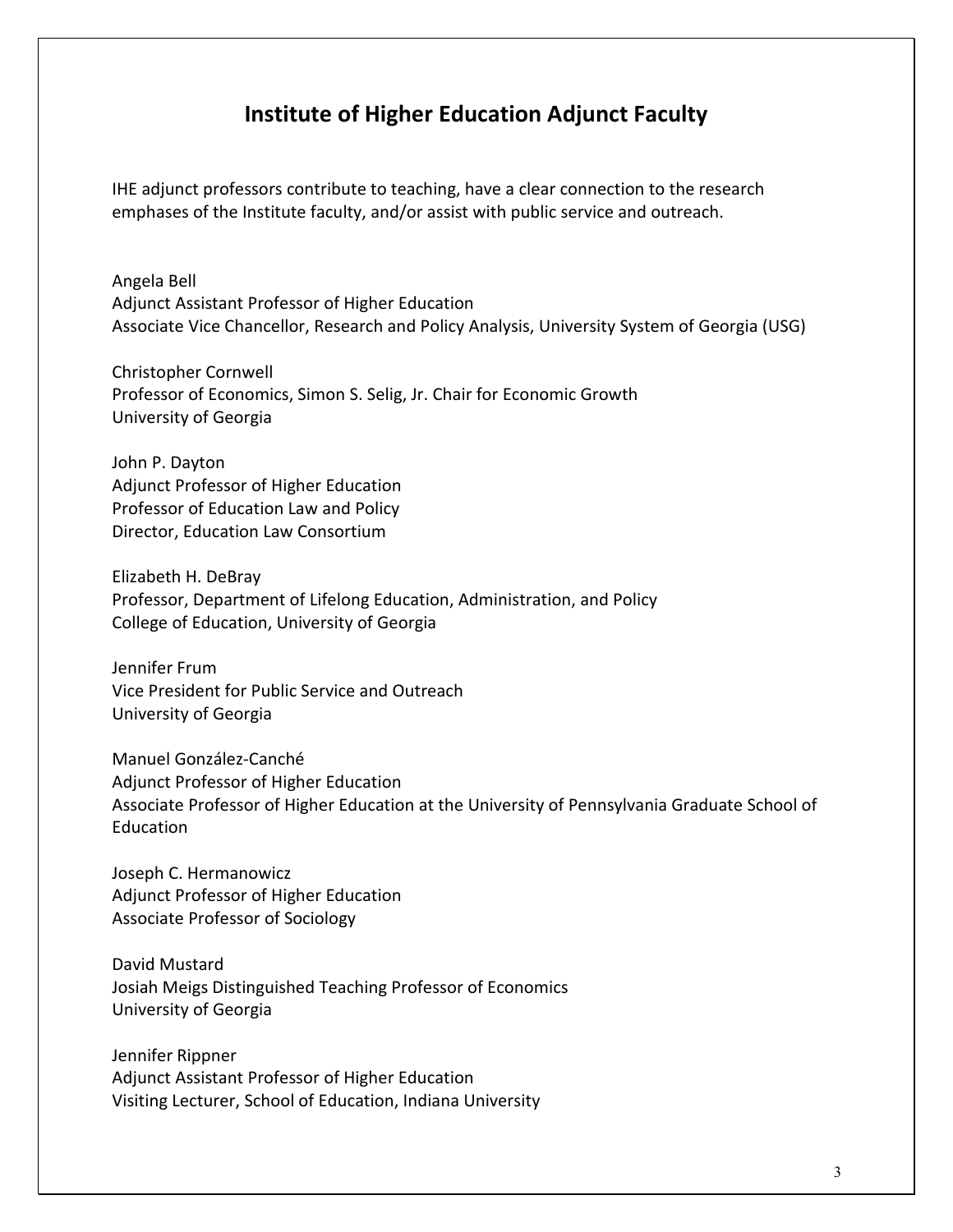## **Institute of Higher Education Fellows**

Fellows from a wide variety of disciplines and institutions enrich the multi-disciplinary intellectual community at the Institute. IHE Fellows include:

Robert Anderson President SHEEO

Michelle Cooper President IHEP

Houston Davis President University of Central Arkansas

Mary Lou Frank Educational Consultant Adjunct Faculty Brenau University

Ilkka Kauppinen Adjunct Professor Dept. of Social Sciences and Philosophy University of Jyväskylä (Finland)

Larry L. Leslie Professor Emeritus University of Arizona

James T. Minor Sr. Strategist for Academic Success and Inclusive The California State University Chancellors **Office** 

Brian Noland President East Tennessee State University

Kenneth E. Redd Sr. Director of Research and Policy Analysis NACUBO

Linda A. Renzulli Professor of Sociology and Department Head Purdue University

Edward G. Simpson, Jr. Distinguished Public Service Fellow Emeritus UGA

James Soto Anthony Dean Graduate Division University of California, San Diego

Randy L. Swing Higher Education Consultant

David Tandberg VP for Policy Research and Strategic Initiatives SHEEO

Wayne J. Urban Professor Emeritus, University of Alabama Regents' Professor Emeritus Georgia State University

C. Edward Watson Associate Vice President for Quality, Advocacy and LEAP Initiatives AAC&U

Meihua Zhai Assistant Vice President Institutional Research & Analysis Wayne State University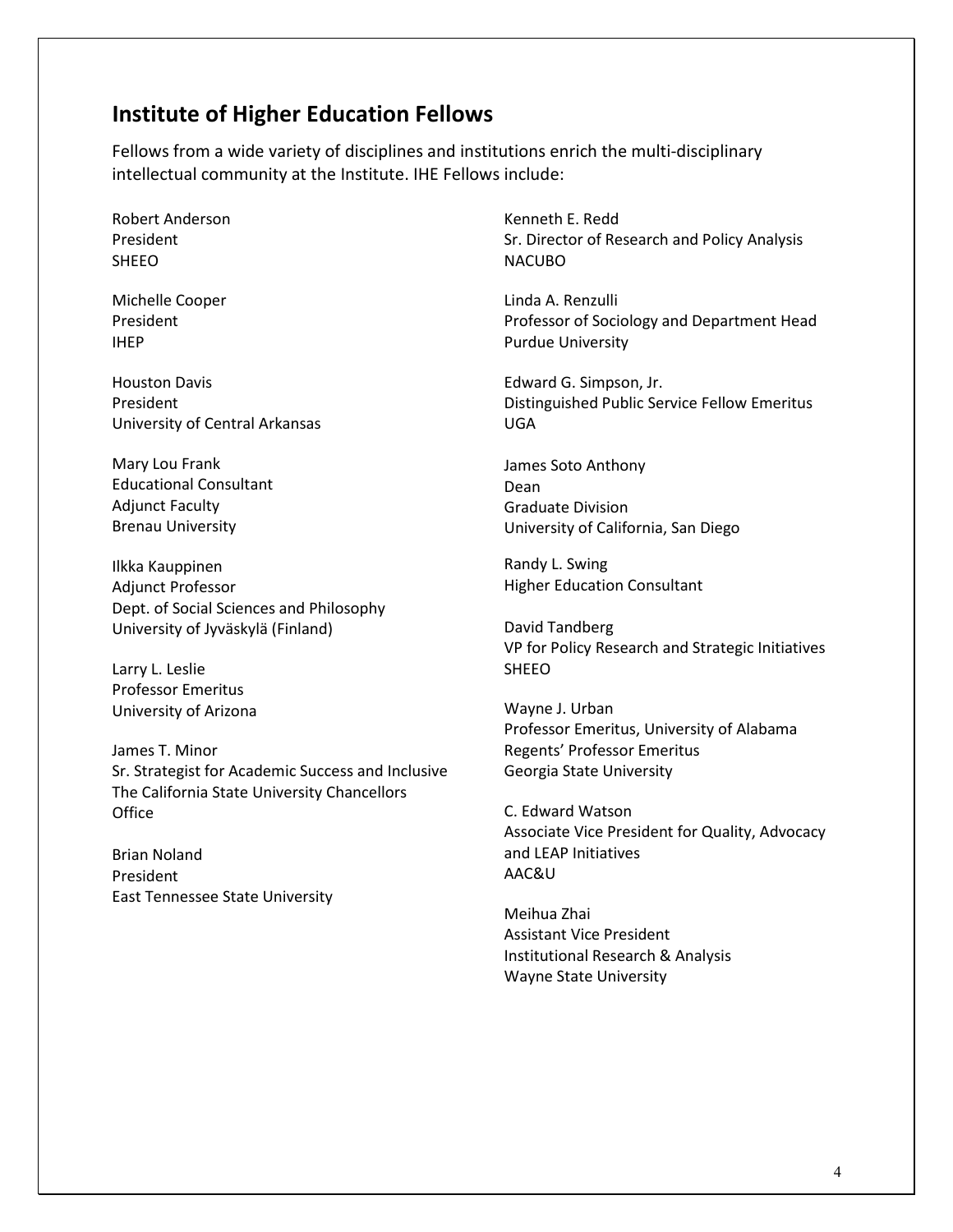## **Institute of Higher Education Emeritus Faculty**

Melvin B. Hill Senior Public Service Associate Emeritus JD., Cornell University

Sylvia Hutchinson Professor Emerita of Higher Education and Reading Education Ph.D., University of Georgia

Edward G. Simpson, Jr. Distinguished Public Service Fellow Emeritus Ed.D., Virginia Tech

Ronald D. Simpson Professor Emeritus of Higher Education and Science Education Director Emeritus of Office of Instructional Development Ed.D., University of Georgia

D. Parker Young Professor Emeritus Ed.D., University of Georgia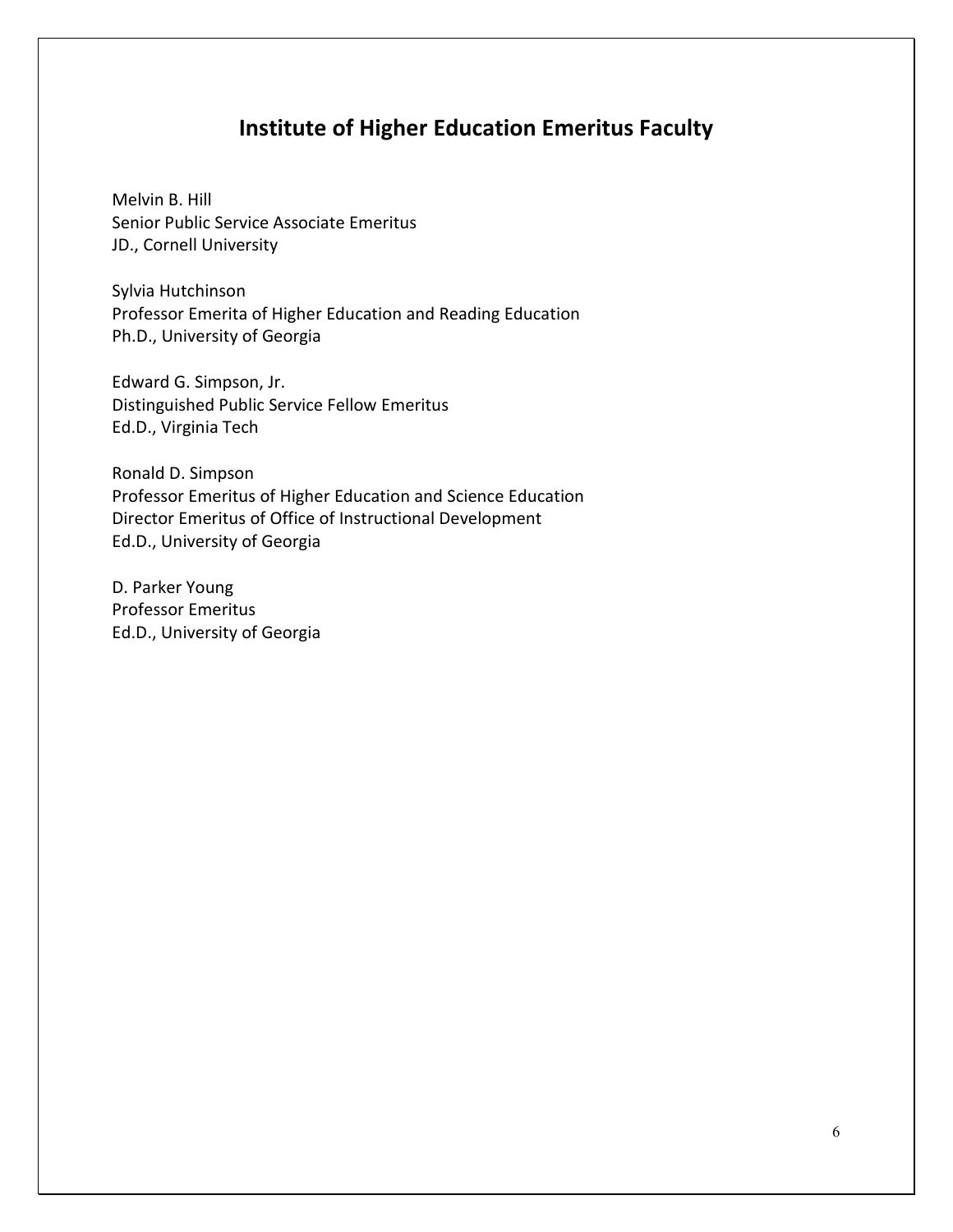### **M.ED. PROGRAM IN HIGHER EDUCATION AT UGA**

The Master's of Education in Higher Education Administration is designed to prepare students for entry- and mid-level administrative and research positions in postsecondary education institutions, policy and research organizations, and governmental and nonprofit entities across the state, region, and country. The master's program will introduce students to the field of higher education through a survey of critical issues and works on higher education management, research, and policy. M.Ed. students will delve deeply into one specialization in higher education research and practice to hone their interests and skills in a particular area within the broader field allowing them to develop specialized research and decision-making skills aimed at preparing them for professional and academic opportunities.

While the Institute of Higher Education's M.Ed. program is primarily designed for students who are pursuing the program full-time, part-time students are also welcomed to pursue the program. Students who choose part-time study should know that they are expected to complete at least 9 credit hours of coursework over the course a calendar year. In addition, Graduate School policy dictates that students must be enrolled two semesters per academic year to remain on active status.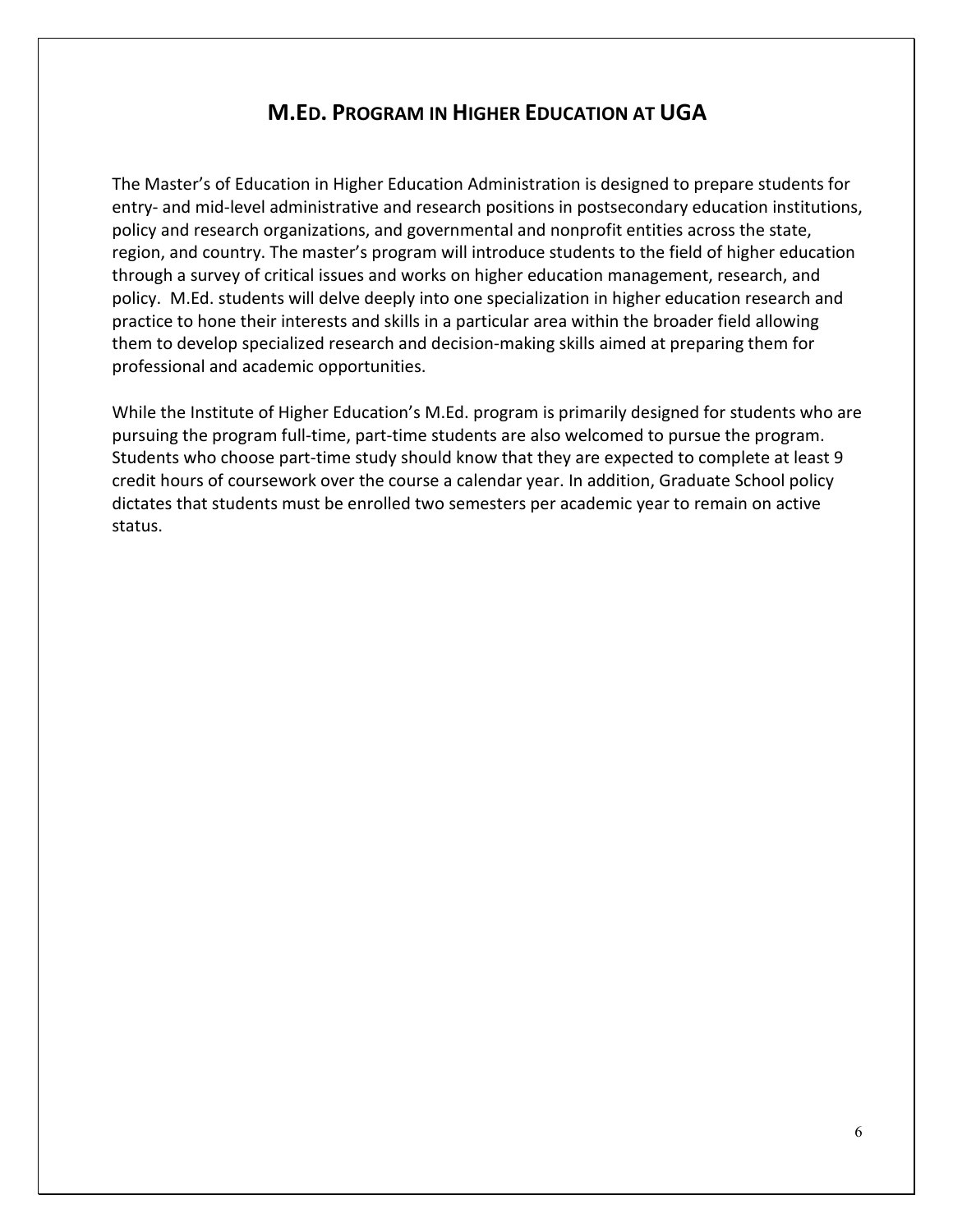## **M.Ed. Program of Study Checksheet**



**INSTITUTE OF HIGHER EDUCATION MEd Program of Study Checksheet** 

Total Credit Hours = 33 hours

| I. Required Content (12 hours)                                           | <b>CREDIT HOURS</b> | <b>TERM</b> |
|--------------------------------------------------------------------------|---------------------|-------------|
| EDHI 8010 Higher Education in the U.S.                                   |                     |             |
| EDHI 8400 Finance and Higher Education                                   |                     |             |
| EDHI 9050 Organization and Governance in Higher Education                |                     |             |
| EDHI 6990 Applied Research in Higher Education                           |                     |             |
|                                                                          |                     |             |
| <b>TOTAL</b>                                                             |                     |             |
| II. Cognate/Electives (18 hours)                                         | <b>CREDIT HOURS</b> | <b>TERM</b> |
| Note: These courses should be chose in conjunction with faculty advisor. |                     |             |
| A. Content-Specific IHE Courses                                          |                     |             |
| EDHI 6700 Administrative Practicum in Higher Education                   |                     |             |
| EDHI 8000 History of American Higher Education                           |                     |             |
| <b>EDHI 8200 Institutional Research</b>                                  |                     |             |
| EDHI 8300 Law and Higher Education                                       |                     |             |
|                                                                          |                     |             |
| EDHI 8410 Economic Applications to Higher Education                      |                     |             |
| EDHI 8500 Outreach and Public Service in the University                  |                     |             |
| EDHI 8600 Assessment in Higher Education                                 |                     |             |
| EDHI 8700 State Systems of Higher Education                              |                     |             |
| EDHI 8910 Quantitative Methods in Higher Education I                     |                     |             |
| EDHI 8910L Quantitative Methods in Higher Education I Lab                |                     |             |
| EDHI 8920 Quantitative Methods in Higher Education II                    |                     |             |
| EDHI 8920 Quantitative Methods in Higher Education II Lab                |                     |             |
| EDHI 8930 Qualitative Research in Higher Education                       |                     |             |
| EDHI 8960 Intro to US Postsecondary Education National DataSets          |                     |             |
| EDHI 9010 Academic Programs in Higher Education                          |                     |             |
| EDHI 9020 Critical Issues in Higher Education                            |                     |             |
| EDHI 9040 Using Technology in the Classroom                              |                     |             |
| EDHI 9060 Social Theory and Higher Education                             |                     |             |
| EDHI 9100 The American Professoriate                                     |                     |             |
| EDHI 9200 Administrative Leadership in Higher Education                  |                     |             |
| EDHI 9210 Strategy and Management in Higher Education                    |                     |             |
| <b>EDHI 9400</b> Comparative Higher Education                            |                     |             |
| <b>EDHI 9500</b><br><b>Policy Studies in Higher Education</b>            |                     |             |
|                                                                          |                     |             |
| <b>B. Non-IHE Courses</b>                                                |                     |             |
| Provide prefix/suffix and complete course title                          |                     |             |
|                                                                          |                     |             |
|                                                                          |                     |             |
|                                                                          |                     |             |
|                                                                          |                     |             |
| <b>TOTAL</b>                                                             |                     |             |
| III. Capstone Course (3 hours)                                           | <b>CREDIT HOURS</b> | <b>TERM</b> |
| EDHI 7650 Applied Project in Higher Education                            |                     |             |
|                                                                          |                     |             |
| <b>TOTAL CREDIT HOURS</b>                                                |                     |             |
|                                                                          |                     |             |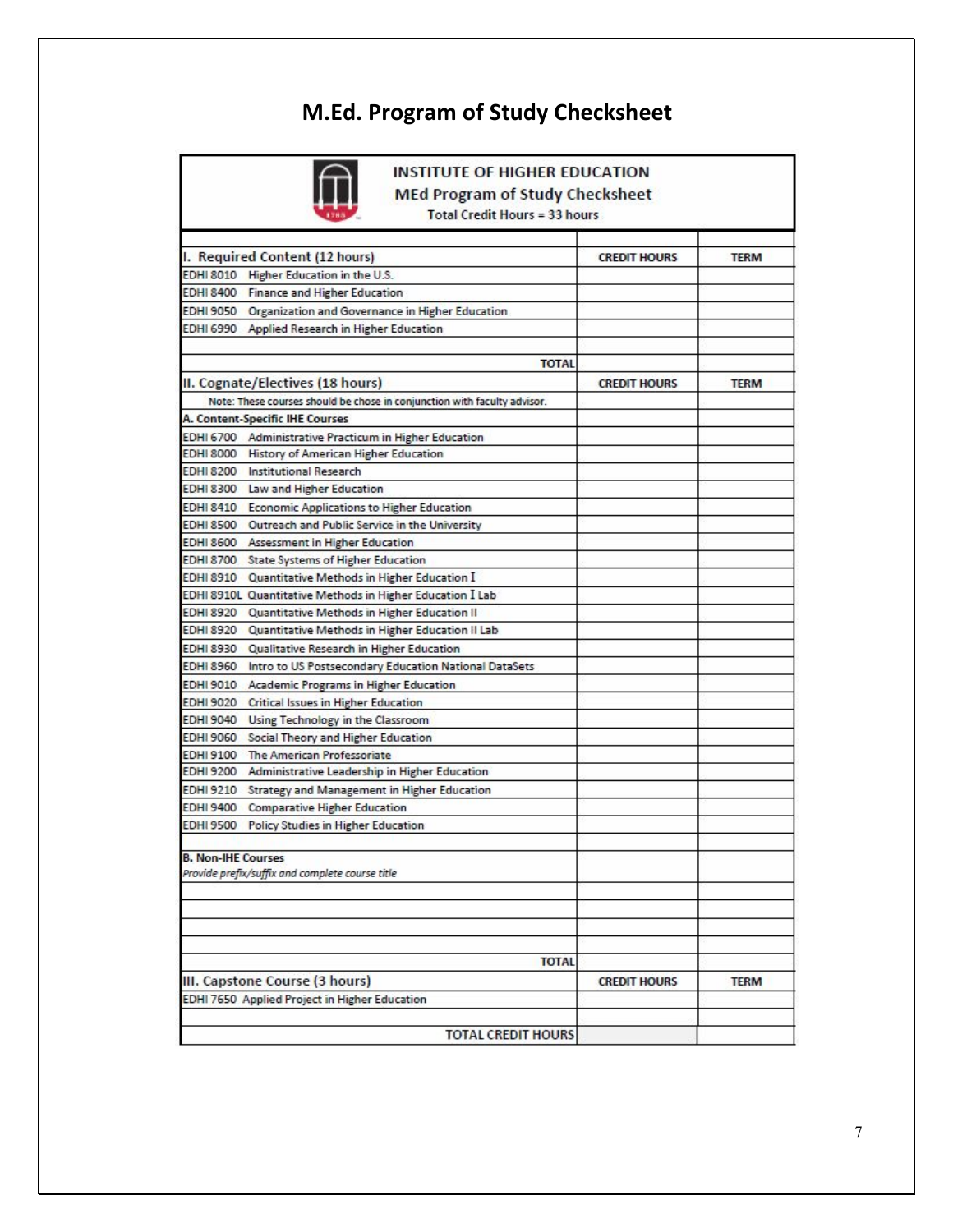#### **Possible Specialization Tracks**

*In consultation with their faculty advisor, students in the master's program should develop a specialization relevant to their scholarly and professional interests. The following are examples of two specializations that may meet the interests of IHE students. The courses listed under each specialization are not exhaustive, but provide guidance for crafting specializations with IHE and non-IHE courses.*

#### **Research & Analysis** *(5 of the following courses)*

- •EDHI 8200 Institutional Research in Higher Education
- •EDHI 8600 Assessment in Higher Education
- •EDHI 8920 Quantitative Methods in Higher Education II
- •EDHI 8920L Quantitative Methods in Higher Education II Lab
- •EDHI 8930 Qualitative Research in Higher Education
- •EDHI 8960 Introduction to U.S. Postsecondary Education National Datasets
- •EDHI 9020 Critical Issues in Higher Education
- •EDHI 9700 Internship in Higher Education

#### **Public Policy** *(5 of the following courses)*

- •EDHI 8700 State Systems in Higher Education
- •EDHI 8920 Quantitative Methods in Higher Education II
- •EDHI 8920L Quantitative Methods in Higher Education II Lab
- •EDHI 8930 Qualitative Research in Higher Education
- •EDHI 9020 Critical Issues in Higher Education
- •EDHI 9500 Policy Studies in Higher Education
- •EDAP 8210 Educational Policy Analysis
- •PADP 6950 Foundations of Policy Analysis

#### **Program of Study Notes**:

- IHE course descriptions can be viewed at http://ihe.uga.edu/graduate-programs/coursedescriptions Additional course descriptions, objectives, topical outlines can be viewed at UGA Bulletin<http://www.bulletin.uga.edu/>
- No required courses can be taken outside of the Institute. Required courses must be completed in the traditional format. Students may not substitute independent study courses for required courses.
- •Requests for Transfer credit must be approved in advance by the Graduate Coordinator and must adhere to the [UGA Graduate School's policy](https://grad.uga.edu/index.php/current-students/policies-procedures/academics/acceptance-of-credit-by-transfer/) and may only be counted toward the non-IHE electives section of the program of study.
- Individual changes or substitutions to a student's Program of Study must be approved by both the Graduate Coordinator and the adviser and should only be requested in extenuating circumstances.
- No courses with a grade below a 'C' may be placed on the final Program of Study.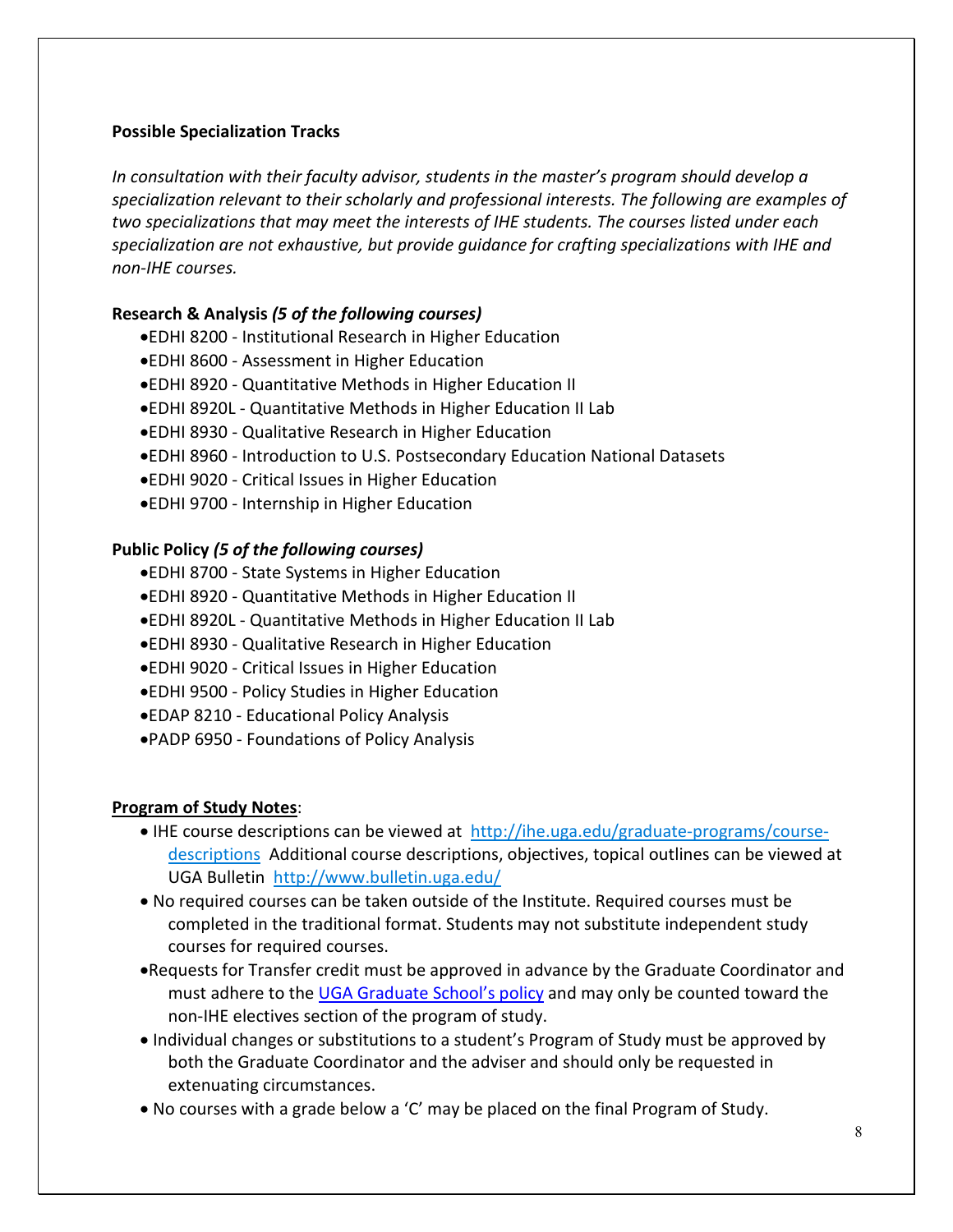#### **INTERNSHIPS**

An internship is not required, but strongly encouraged for graduate students. IHE faculty aim to match individual needs and experiences to appropriate internship opportunities. Possible internship placements may include offices on the UGA campus (e.g., admissions, financial aid, institutional research, service learning, Vinson Institute of Government) or other higher education agencies (e.g., University System of Georgia, Southern Regional Educational Board). The student's major professor, the graduate coordinator, and the Institute's director must approve all internships, in advance.

The supervised internship is a work experience under a full-time administrator or scholar in an institution or agency of higher education. A major portion of the intern's time should be spent in observing, studying, and assisting in administrative decision making, policy implementation, active research, or institutional studies.

#### **SEMINARS AND CONFERENCES**

A valuable component of each student's program is the opportunity to participate in the Institute's in-service development activities. During the two or more years in which they are formally enrolled there will be occasional workshops, seminars, and conferences that students are expected to participate. Although these learning opportunities carry no academic credit, they are directly related to the professional and personal development of doctoral graduates. Participation by doctoral students is therefore expected.

#### **ADVISEMENT**

Upon entering the master's program, the IHE Master's Coordinator will serve as each students' faculty advisor. Students are responsible for all degree requirements and deadlines specified by the Graduate School, as well as all program requirements specified by the Institute's faculty.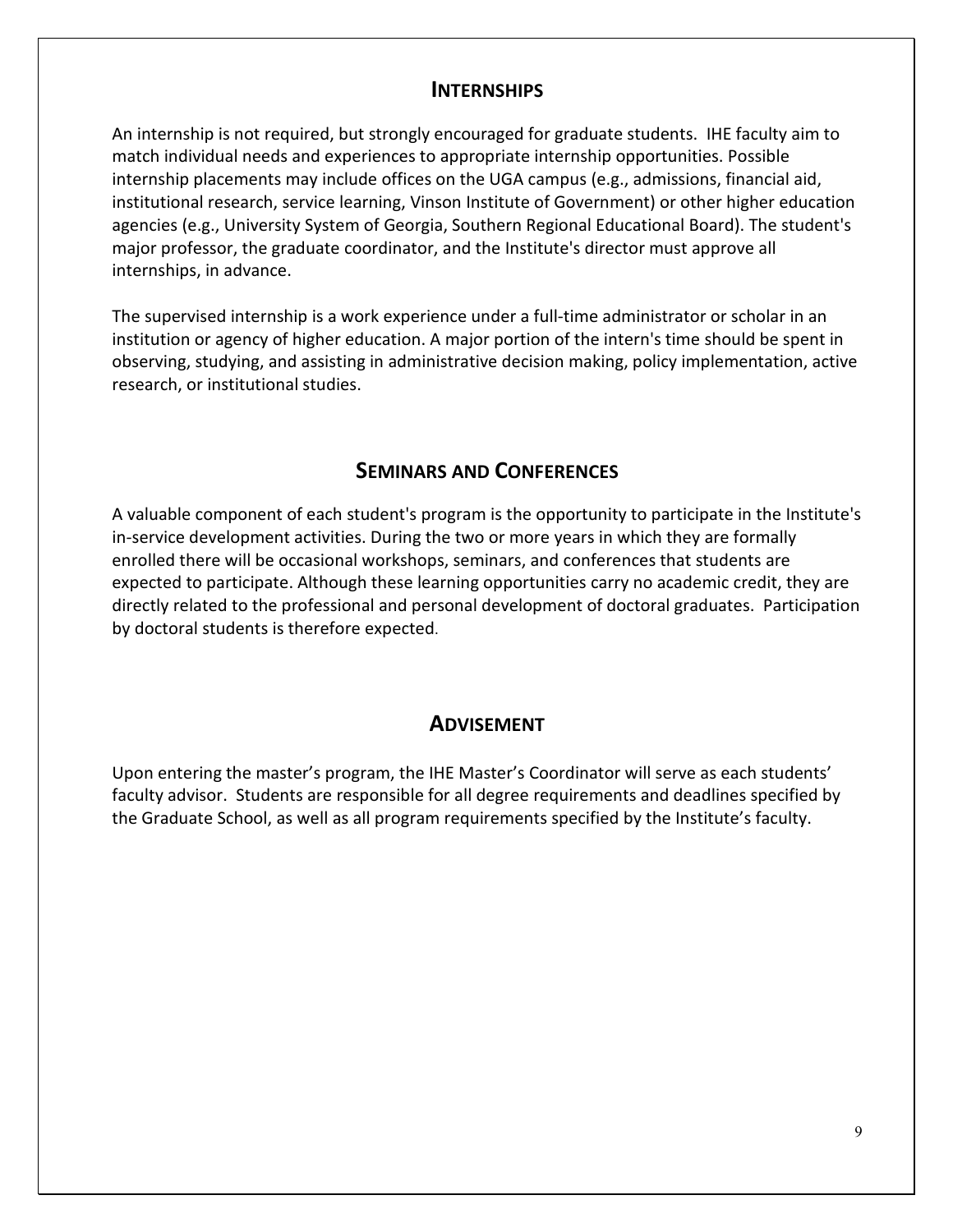## **STUDENT SUPPORT RESOURCES**

In addition to the support offered by the faculty and staff at the Institute of Higher Education, the following university-wide resources are available to IHE Graduate Students. Should students need departmental support in accessing or utilizing these resoucres they should contact their respective advisers or the program coordinator.

- 1. Academic Assistance
	- Office of Student Care and Outreach[: https://sco.uga.edu/](https://sco.uga.edu/)
	- Disability Resource Center:<https://drc.uga.edu/>
	- Division of Academic Enhancement:<https://dae.uga.edu/>
	- UGA Career Center: <http://www.career.uga.edu/>
	- UGA Libraries:<https://www.libs.uga.edu/>
- 2. Campus Engagement
	- Center for Leadership and Service:<https://cls.uga.edu/>
	- Center for Student Activities & Involvement:<https://involvement.uga.edu/>
	- Office of Service-Learning:<https://servicelearning.uga.edu/>
	- Multicultural Services and Programs:<https://msp.uga.edu/>
	- Institutional Diverstiy:<http://diversity.uga.edu/>
	- LGBT Resource Center:<https://lgbtcenter.uga.edu/>
	- International Student Life: <https://isl.uga.edu/>
	- Student Conduct:<https://conduct.uga.edu/>
	- Student Veteran Resource Center[: https://svrc.uga.edu/](https://svrc.uga.edu/)
- 3. Financial Assistance
	- Financial Hardship Resources: <https://financialhardship.uga.edu/>
	- Emergency Funds: [https://studentaffairs.uga.edu/vp/content\\_page/emergency-fund](https://studentaffairs.uga.edu/vp/content_page/emergency-fund)
	- Financial Aid:<https://osfa.uga.edu/>
	- Food Scholarship: [https://tate.uga.edu/food\\_content\\_page/food-scholarship-home/](https://tate.uga.edu/food_content_page/food-scholarship-home/)
	- UGA Student Food Pantry:<https://ugapantry.weebly.com/>
- 4. Health and Wellness
	- ASPIRE Clinic:<https://www.aspireclinic.org/>
	- Homelessness and Foster Care:<https://sco.uga.edu/sco/embarkuga>
	- Bulldog Basics:<https://www.fcs.uga.edu/ssac/bulldog-basics>
	- Counseling and Psychiatric Services (CAPS):<https://www.uhs.uga.edu/caps/welcome>
	- Recreational Sports and Ramsey Student Center[: https://recsports.uga.edu/](https://recsports.uga.edu/)
	- University Health Center:<https://uhs.uga.edu/>
	- Counseling: <https://coe.uga.edu/directory/counseling-and-personal-evaluation>
	- Psychology Clinic:<http://psychology.uga.edu/clinic-information>
	- Equal Opportunity Office:<https://eoo.uga.edu/>
	- UGA Police Department:<https://police.uga.edu/>